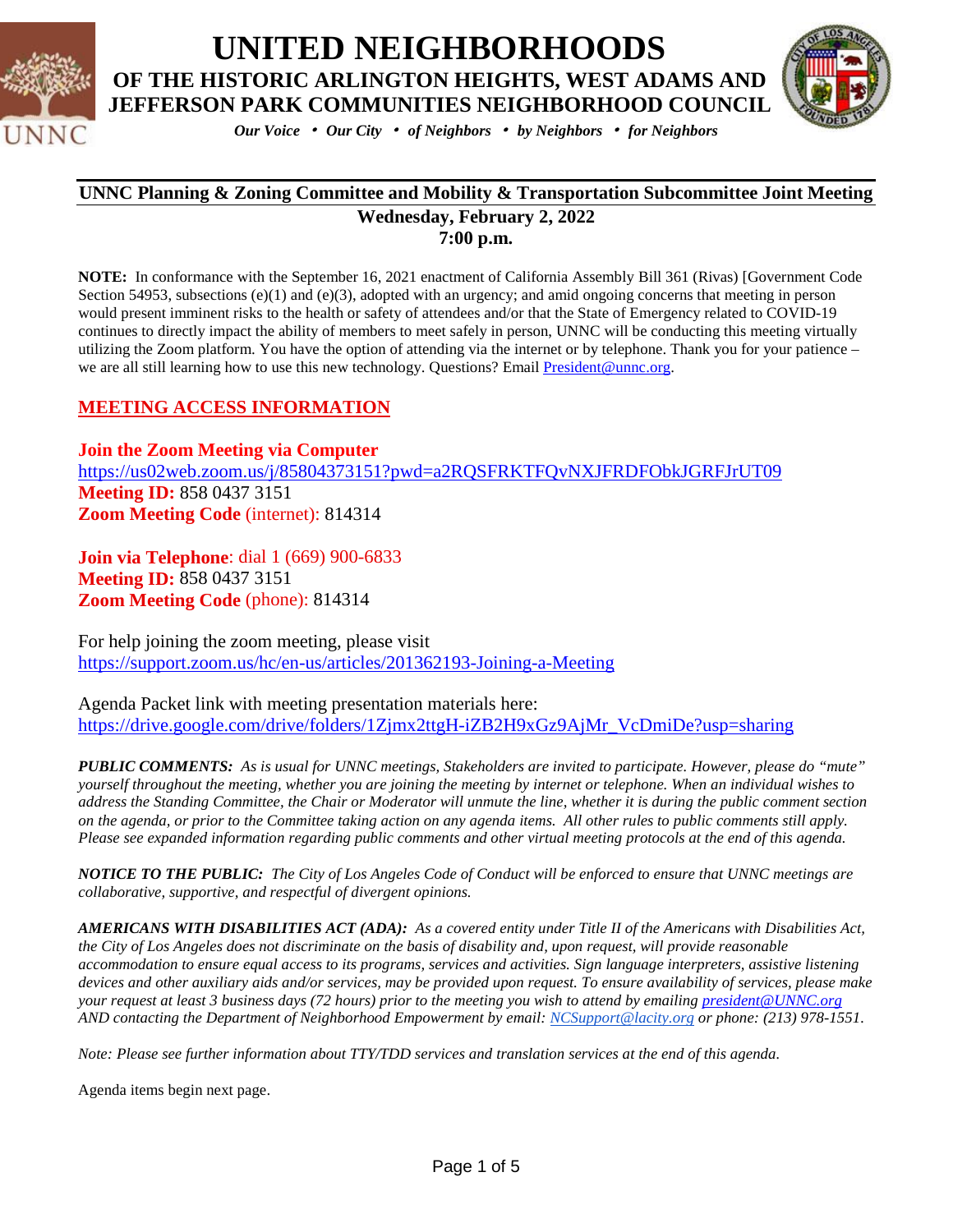



*Our Voice* • *Our City* • *of Neighbors* • *by Neighbors* • *for Neighbors*

### **AGENDA**

1). **Determination to continue to hold meetings virtually**: The Board of Neighborhood Commissioners (BONC) and the Department of Neighborhood Empowerment, with guidance from the Los Angeles City Attorney, have established that BONC has the authority to adopt AB 361 Findings Pursuant to Government Code Section 54953(E)(1)(b)-(c) on behalf of the City's neighborhood councils, and to determine that due to the Covid-19 state of emergency, meeting in person would present imminent risks to the health or safety of attendees. This meeting is being conducted virtually pursuant to that directive.

### 2). **Welcome & Call to Order; Introductions; Approval of the Agenda**

3). **Public Comments** (1-2 minutes per speaker)

### 4) **Requested Support for transfer of ABC Beer & Wine License to Destino Restaurant from Prior Operator, 3224 Venice Boulevard (Arlington Heights):**

Destino Restaurant, Inc. has applied to transfer an Alcoholic beverage license for beer & wine (License No. 482050 to become License No. 634543). A Conditional Use Permit (ZA-2018-6609-CUB) for serving beer & wine was granted on December 13, 2019 to the prior No Q No Taqueria restaurant in December 2019 and it runs with the land. However, this is a new restaurant/new owner and the underlying license itself needs to be updated. Request is for UNNC to support the transfer of the previously issued license from prior owner (deceased) to new restaurant owner. – **DISCUSSION AND ACTION**

### 5) **Council File No. 22-0029, City Council motion relative to making property owners accountable for their vacant buildings:**

CD2 Councilmember Paul Krekorian moved at City Council that the Council instruct the City Attorney to prepare in conjunction with LADBS (Building and Safety) and LAFD (Fire) an ordinance requiring property owners to protect vacant properties from fire if vacant over 180 days AND to create an inspection program AND to make property owners liable for costs resulting from fires at their vacant structures. Finalize Planning & Zoning Committee recommended UNNC Community Impact Statement (CIS) regarding this motion. -- **DISCUSSION AND POSSIBLE ACTION** 

### 6) **Council File No. 22-0040, City Council motion relative to incentivizing the production of affordable housing through ADUs, Community Land Trusts (CLTs), and legalization of existing units:**

CD6 Councilmember Nury Martinez moved at City Council that the City Administrative Officer produce a report with assistance from LAHD (Housing), LADCP (Planning), and LADBS (Building and Safety) on possible financial incentives and programs that would help low income city residents and CLTs build and upgrade affordable ADUs. Incentives may include direct financing assistance, leveraging of SB9 incentives, assisting at-risk property owners, and utilizing REAP properties for CLTs. Finalize Planning & Zoning recommended draft UNNC Community Impact Statement (CIS) regarding this motion. **– DISCUSSION AND POSSIBLE ACTION**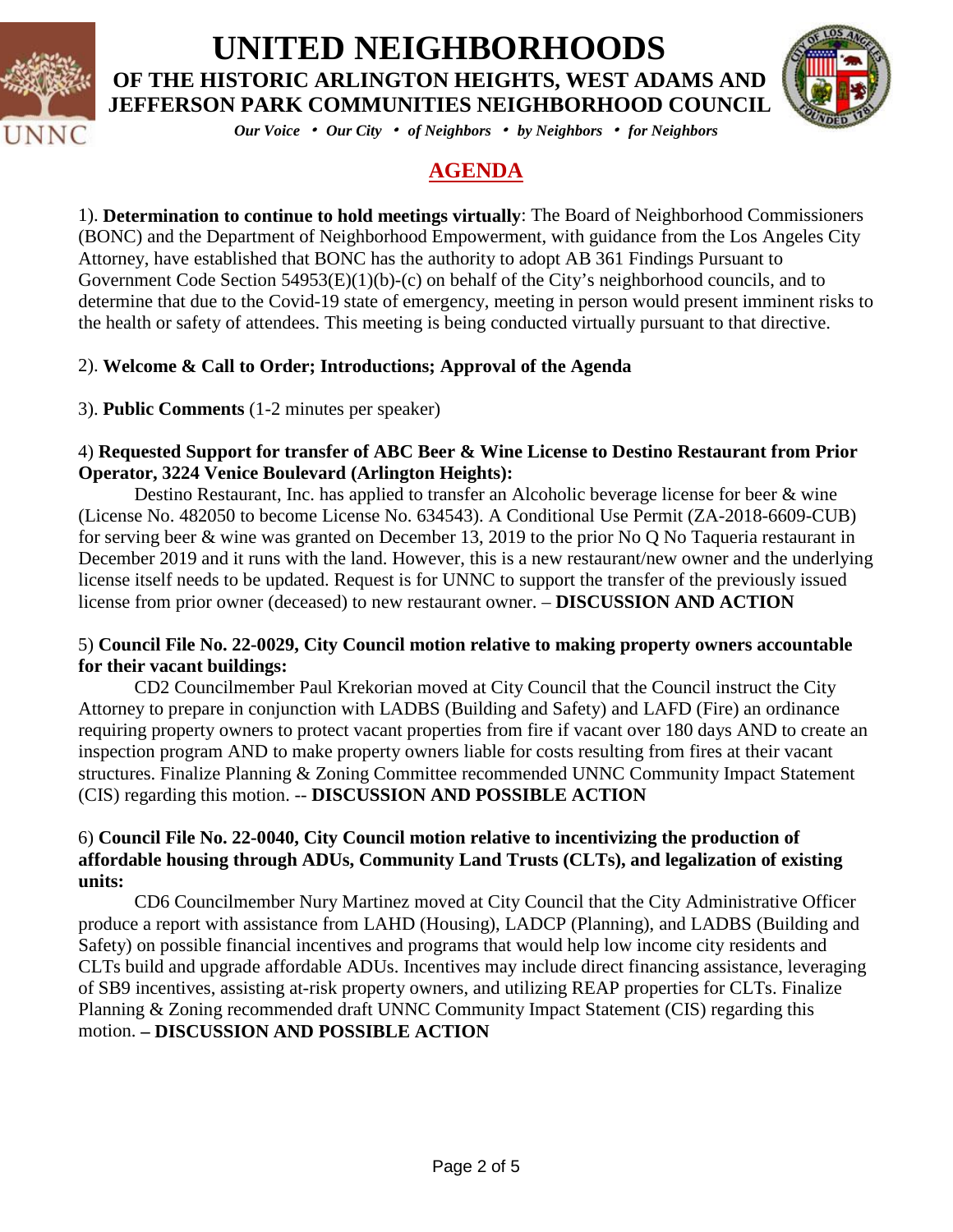



*Our Voice* • *Our City* • *of Neighbors* • *by Neighbors* • *for Neighbors*

### 7). **Request that UNNC Support Extension of the Ballona Creek Bike Path to Venice Boulevard**:

The UNNC Mobility and Transportation Sub-Committee will discuss a proposed Resolution supporting the effort to extend the Ballona Creek Bike Path from its current terminus at Jefferson up to Venice Boulevard where the Creek ends. At that point it would then be connected to the Venice Boulevard Bike Path which crosses through the UNNC footprint. **– DISCUSSION AND ACTION**

### 8). **Request that UNNC Support Metro's Planned Bus Lanes on La Brea from Coliseum to Sunset**:

The UNNC Mobility and Transportation Sub-Committee will discuss a proposed letter of support, with several additional recommendations, for Metro's planned bus lanes on La Brea. Bus service is the backbone of public transit, which is why Metro's NextGen Bus Plan reimagined the bus system to focus on providing fast, frequent, reliable, and accessible service. Bus priority lanes are key to successfully implementing this plan. La Brea Av Bus Priority Lanes Project is located along a 5.9-mile segment of La Brea Ave, between Sunset Boulevard and Coliseum Street, and as proposed would operate during rush hours (7-10 a.m. and 3-7 p.m.) in the curbside lanes in both directions. **– DISCUSSION AND ACTION**

#### 9). **Request that UNNC Support "Safe Streets for All" City Ballot Initiative:**

The UNNC Mobility and Transportation Sub-Committee will discuss a proposed Resolution supporting the "Safe Streets for All" city ballot initiative. If passed, this initiative would require the City of Los Angeles to implement its Mobility 2035 plan whenever new road paving is done. – **DISCUSSION AND ACTION**

#### 10). **Follow-up to Previous Cases, ENS, and Old Business** -- **DISCUSSION AND ACTION**

#### 11). **Adjourn**

#### *Time allocations, if any, for agenda items are approximate and may be shortened or lengthened at the discretion of the Chair*

**Future Meetings**: The next scheduled meeting of the UNNC Planning & Zoning Committee is Wednesday, February 16, 2022 at 7 p.m., subject to cancellation if no agenda items. *(Standing Planning & Zoning Committee meetings are held on the 1st and 3rd Wednesdays of every month, currently via Zoom.)*

Comments from the public on agenda items will be heard only when the respective item is being considered. Comments from the public on other matters not appearing on the agenda that are within the Board's or Committee's jurisdiction will be heard during the General Public Comment period. Please note that under the Brown Act, the Board or Committee is prevented from acting on a matter that you bring to its attention during the General Public Comment period; however, the issue raised by a member of the public may become the subject of a future Board or Committee meeting. Public comment is limited to 1 minute per speaker, unless waived by the presiding officer of the Board or Committee. At this virtual meeting, when prompted by the presiding chair to provide public input, members of the public will be requested to dial \*9 or use the Raise Hand option on the computer, to address any agenda item before the Committee takes an action on an item.

**Further AB 361 Updates**: Public comment cannot be required to be submitted in advance of the meeting, only real-time public comment is required. If there are any broadcasting interruptions that prevent the public from observing or hearing the meeting, the meeting must be recessed or adjourned. If members of the public are unable to provide public comment or be heard due to issues within the Neighborhood Council's control, the meeting must be recessed or adjourned.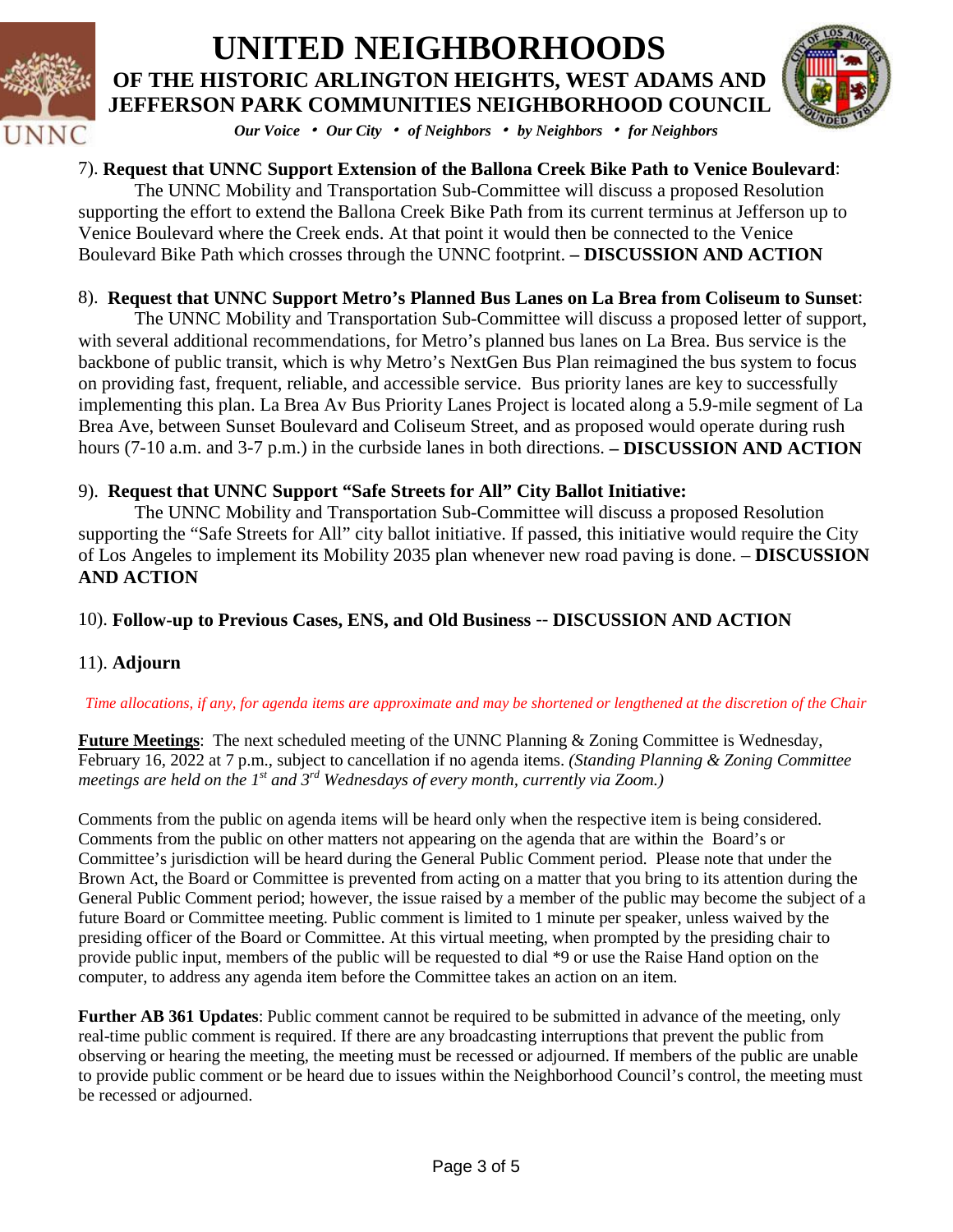



*Our Voice* • *Our City* • *of Neighbors* • *by Neighbors* • *for Neighbors*

The agendas for the UNNC meetings are normally posted for public review at some locations that are currently closed due to the COVID-19 crisis. However, this agenda is posted at the following location: South Seas House, 2301 West 24<sup>th</sup> Street, Los Angeles 90018. The agenda is also posted at the UNNC's official website at [www.UNNC.org.](http://www.unnc.org/)where you can also sign up to be notified of future meetings and events. Stakeholders may also subscribe to the City of Los Angeles Early Notification System (ENS), through the City's website at [https://www.lacity.org/government/subscribe-agendasnotifications/subscribe-other-meetings-agendas-and](https://www.lacity.org/government/subscribe-agendasnotifications/subscribe-other-meetings-agendas-and-documents)[documents,](https://www.lacity.org/government/subscribe-agendasnotifications/subscribe-other-meetings-agendas-and-documents) to receive notices for UNNC meetings (and other government entities). For more information, you may also contact the President of UNNC, at [president@UNNC.org](mailto:president@UNNC.org) or at 323-731-8686.

**Please note**: All UNNC stakeholders are invited to participate in UNNC Standing Committee meetings. UNNC's Governing Board appoints Committee Chairs and Co-Chairs annually; these positions are open to all stakeholders. Per UNNC practice and policy, all stakeholders present at a Standing Committee meeting, including members of UNNC's Governing Board, are considered to be members of that committee for the duration of that meeting, and may equally participate, including by making motions and voting. Any action taken at the meeting is only a recommendation to the Governing Board; no Standing Committee may act on behalf of the Governing Board without prior authorization. UNNC's Governing Board members may be in attendance at its Standing Committee meetings as participants or observers. Per the California Open Meetings Act ("The Ralph M. Brown Act"), in accordance with Government Code Chapter 9 / meetings [54950 - 54963], Section 54952 (b), UNNC's Standing Committees are "legislative bodies" for the purposes of this Chapter. And, in accordance with Section 54952.2. (c) (6), nothing in this section prevents the attendance of a majority of the members of a legislative body at an open and noticed meeting of a standing committee of that body.

#### **Telecommunication Relay Services**

Telephone communication is one of the most important forms of communication in society today. Due to advancements in technology, telephone devices have evolved with new services and capabilities. Individuals who are deaf and hard of hearing, and individuals with a speech disability are following these trends and are rapidly migrating to more advanced telecommunications methods, both for peer-to-peer and third-party telecommunications relay service (TRS) communications.

Telecommunications Relay Service is a telephone service that allows persons with hearing or speech disabilities to place and receive telephone calls. TRS is available in all 50 states, the District of Columbia, Puerto Rico and the U.S. territories for local and/or long distance calls. TRS providers – generally telephone companies - are compensated for the costs of providing TRS from either a state or a federal fund. There is no cost to the TRS user. What forms of TRS are available? There are several forms of TRS, depending on the particular needs of the user and the equipment available: TRS includes: Text to Voice TIY-Based TRS; Speech-to-Speech Relay Service; Shared Non-English Language Relay Service; Captioned Telephone Relay Service; Internet Protocol Relay Service; and Video Relay Service.

Please visit this site for detail descriptions: <https://www.fcc.gov/consumers/guides/telecommunications-relay-service-trs>

Don't hang up! Some people hang up on TRS calls because they think the Communications Assistant (CA) is a telemarketer. If you hear, "Hello. This is the relay service .. . " when you pick up the phone, please don't hang up! You are about to talk, through a TRS provider, to a person who is deaf, hard-of-hearing, or has a speech disability.